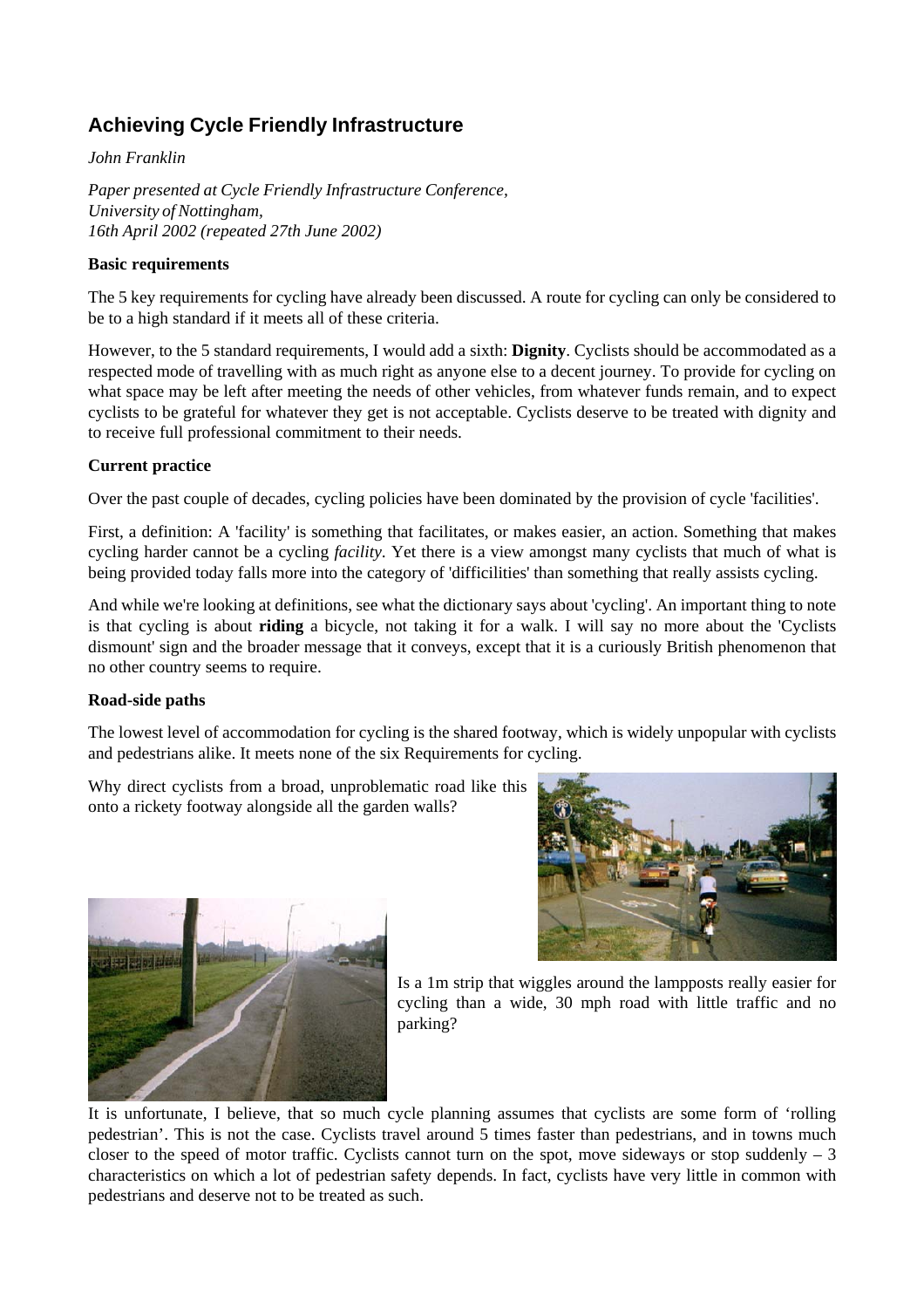Only one step up from the shared footway, at least in urban areas, is the road-side cycle track. This may be some people's 'ideal' way to accommodate cycling, but they, too, have long been unpopular with many cyclists and for good reason, for they and shared footways usually introduce much more danger than they remove.



It is not traffic per-se that causes conflicts for cyclists, but crossing, turning and weaving movements..



A cyclist using a road-side path experiences crossing and turning movements much more often than a cyclist on the road. Road-side paths of any kind put cyclists on the periphery of the traffic system, well away from where most drivers look. The full onus for taking care is on the cyclist, yet exercising that care can be very difficult, for the cyclist has to look through a much greater angle for conflict. This requires much movement of the head, and is greater than most people can manage.

If a crash does occur, it is more likely to be serious than a road crash, for collisions take place at 90°, when the cyclist receives the full force of the other vehicle.

On the road, the cyclist can use positioning and listening to reduce the angle through which concentration is needed to less than 90°, which can be done by eye movement alone and therefore more easily and quickly. Positioning may also be used to good effect to ensure that the cyclist is seen, and to solicit the essential cooperation with other road users on which safety depends..



Visibility of following traffic is very difficult for this cyclist and the only way to be safe is to stop at every junction. Most people simply take the chance.

Low-standard shared footways are particularly dangerous at junctions. In Britain already a number of cyclists have died at road junctions when riding on footways.

These figures are typical of the relative risk of road-side paths, as shown by research in more than 11 countries, but they do not seem to be widely known.

## **Road-side paths**

#### **Relative risk** Road  $\mathbf{1}$ Cycle track, with traffic  $2 - 3$ Cycle track, against traffic  $3 - 11$ Footway  $7 - 11$



Several European countries have changed their policies on these kinds of facility in recent years, primarily because of bad safety records. For example, the police in Germany led campaigns to allow cyclists to avoid urban cycle tracks, and last year Brandenburg state issued instruction against building any more. France has removed the obligation to use cycle tracks and Belgium is to declassify two-way tracks as particularly dangerous.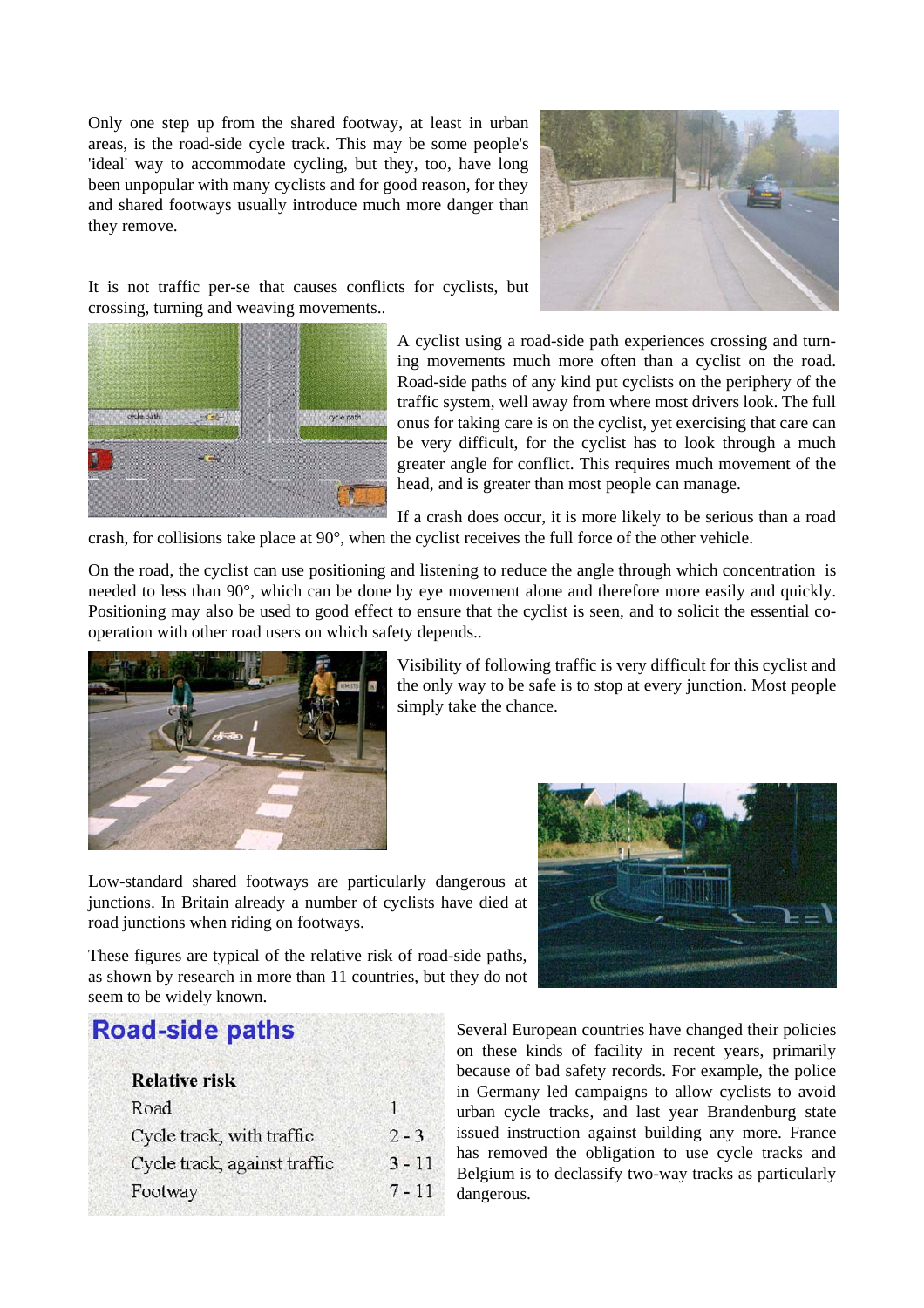It is therefore of concern to many of us that some UK local authorities are going in the opposite direction and making shared footways and road-side tracks the foundation of their cycling policies.

Even away from junctions low standards cause problems. This slide illustrates two:



A cyclist was badly hurt riding into this sign support, barely visible at dusk. No-one would build a road without adequate clearances, but for some reason it is acceptable to place structures, and dark ones at that, right up to or even within a path for cyclists.

Secondly, the absence of a verge between cycle path and road places on-coming cyclists within inches of traffic in the opposite direction – much closer than is the case riding on a road, and if cyclist or road user veers off course, there is every likelihood of a fatality. Yet at night cyclists are easily blinded by even dipped headlights and this can affect cycle control.

### **Away from roads**

Cycle paths away from roads can be more useful, especially for leisure or where they open up new routes, but design limitations abound.



Bad visibility has been a common cause of cycle path fatalities but very few paths have the kind of sightlines that one can take for granted on roads.

Standards in other countries are frequently higher than in Britain – for example, the 4.5m X distance in Britain compares with 10m in Sweden, more than 20m in the Netherlands and standards as for a road in the USA. But even our low standards are commonly not met.

Sharp bends are frequently associated with bad visibility and are especially common where footpaths have been redesignated at minimum cost.

The UK minimum radius of  $6m - also$  frequently not met – compares with 15m in Sweden, 32m in the USA and 100m under some circumstances in the Netherlands.





The Romans recognised the need for a bow's length clearance aside their highways to give warning of others, but cyclists are often not deemed to require any such warning. Vegetation comes not just up to, but sometimes, over the path edge reducing width, visibility and safety. Cycle paths generally require more frequent maintenance and cleansing than roads, but they rarely get it.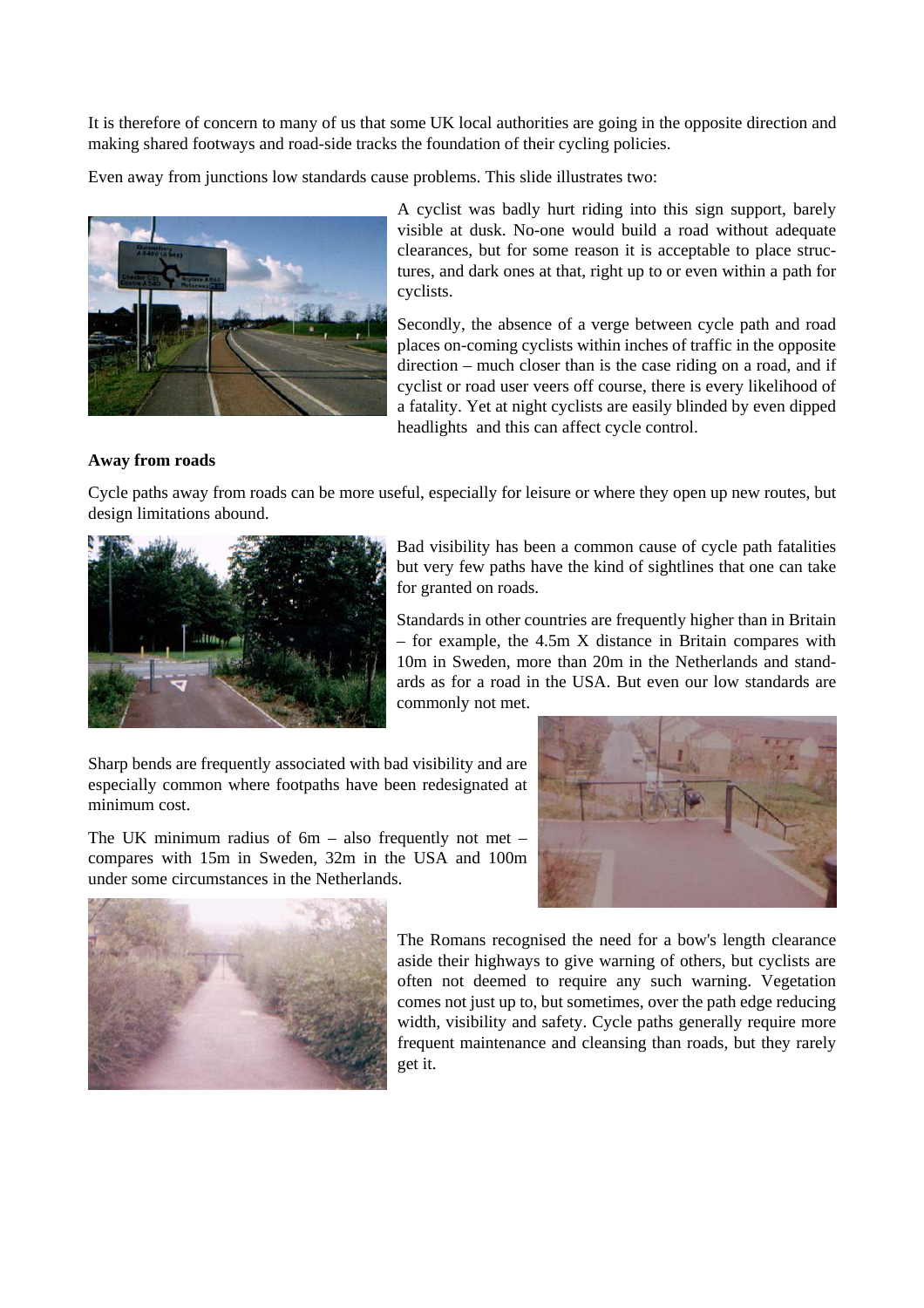

A common gripe with cyclists is poor surfaces and upstands. Cycle paths should *not* end with dropped kerbs, but should arrive at road level and there should be a perfectly flush join back from the junction itself. Again this is normal practice in road building and was common, too, in the cycle paths of the 1930s. Once more, there seems to be confusion between design for cyclists and design for pedestrians.

Another common complaint is barriers, too often erected even before there is evidence of abuse. Many roads suffer from inappropriate use but such stringent controls would never be imposed. This type of response is also a very British phenomenon.





Finally, this scene shows a good feature that is common on paths abroad but rare in Britain – the centre line. Discipline on cycle paths is poor and head-on collisions between cyclists have resulted in death and serious injury. Centre lines are needed every bit as much on cycle paths as on roads, as are other frequent reminders to keep left.

Indeed, it is most important that cyclists ride according to a single and consistent set of rules, wherever they ride. In Britain, that set of rules is, of course, the Highway Code. All parts of any cycle route should expect, and facilitate, those rules to be followed. Alas, this is frequently not the case.

#### **Cycle lanes**

Cycle lanes are now to be seen in many towns.

One of the most important needs of cyclists is personal space, from the points of view of both comfort and safety.

The moving width of a cyclist is around 1.0m at elbow height.

On a free-flowing road the astute cyclist will ride about 0.5m from the kerb at the same level.

It is a rule of thumb that other drivers typically give a cyclist as much clearance as the cyclist rides from the kerb, another 0.5m.



Adding these up, a cyclist normally commands some 2m of personal road space.

Put in a cycle lane and the circumstances change. There are now two traffic lanes where otherwise there would only be one and lane discipline comes into play.

Many motorists will now drive up to the lane marking, which also becomes a boundary to their concentration.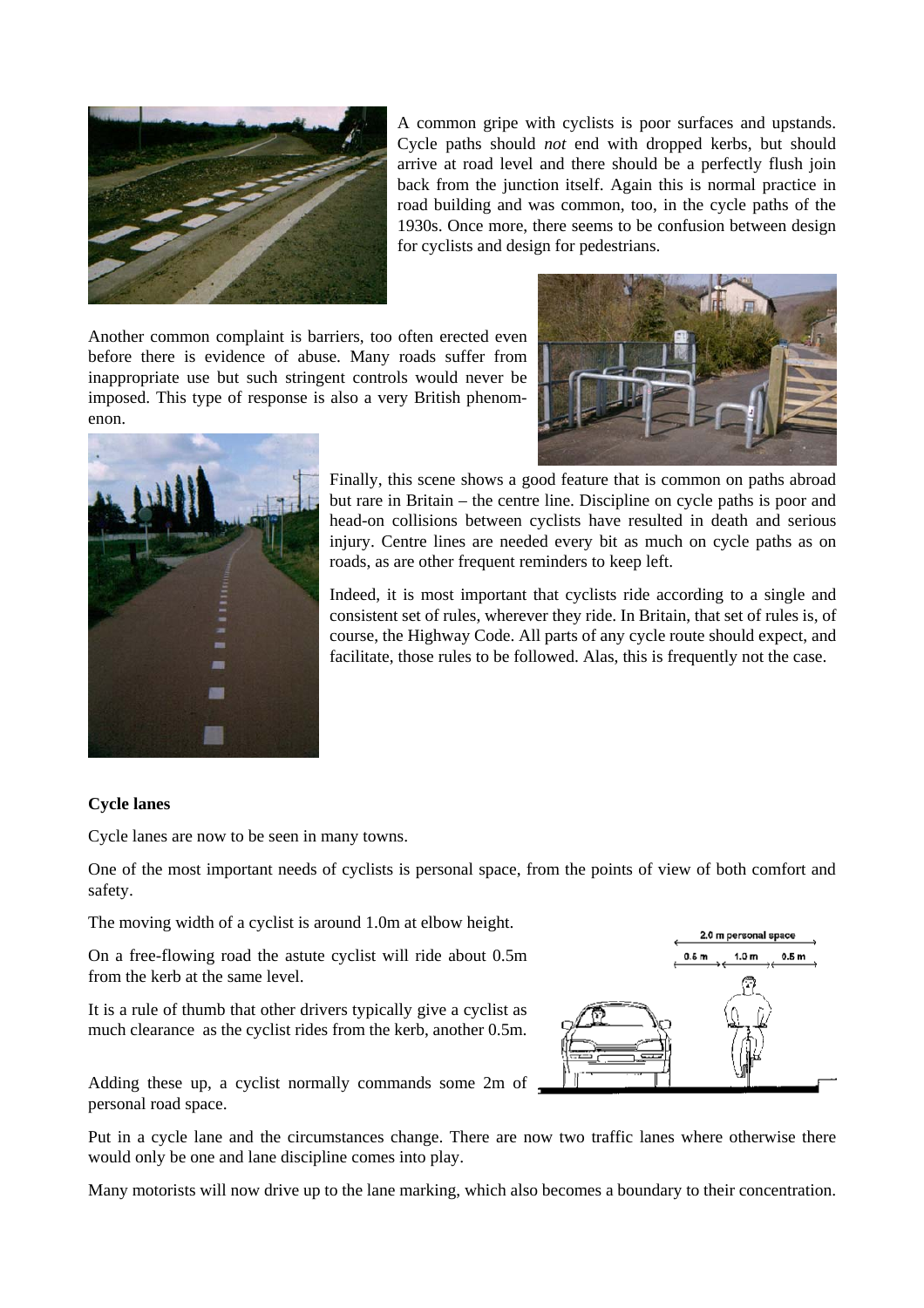For a cyclist to receive as much personal space as without the cycle lane, the lane itself must be at least 2m wide.

It is a common complaint of cyclists that they receive less clearance from motor vehicles when a cycle lane is present. Lanes narrower than 2m progressively decrease comfort and increase risk. 2m is the recommended width for cycle lanes in countries such as the Netherlands and Sweden; in Germany new lanes are sometimes 3m wide.

In Britain, not only are lanes of 2m almost unknown, but councils seem to be vying with each other to build the narrowest lane. Lanes of this kind of no positive benefit whatever to cyclists, and they lead to numerous problems.

Narrow lanes encourage drivers to overtake cyclists in places where it is not safe to do so.

At times of adverse weather, such as strong wind and driving rain, cyclists need more space for safety, but the lane markings do not allow this and overtaking drivers are less likely to give room.



At any time, the draught and suction from high-sided vehicles is a problem, but especially so if such a vehicle passes as close as this type of lane encourages.

Most disturbing, however, are the increasing reports of aggression from motorists towards cyclists who, reasonably, do not want to prejudice their safety by riding so close to the kerb. In this respect, narrow cycle lanes increase risk even for those cyclists who normally face few difficulties on busy roads, and are causing some cyclists to avoid certain roads in a way that traffic never has.

Position on the road is by far the most important influence a cyclist has over his or her safety. Adding a cycle lane stripe restricts a cyclist's freedom of movement, requiring a lane change to exert influence on others. Lane changing is not something that most cyclists are good at – many people just move out and hope for the best.



Nowhere is good positioning more important than at junctions. Two of the commonest crash types are the driver who overtakes a cyclist and then cuts in front to turn left; and the driver who emerges from a side road into the path of a cyclist.

Both of these hazards are exacerbated by cycle lanes, directing cyclists into the very places where risk is greatest.

Similarly, continuing a cycle lane up to a roundabout encourages bad practice in positioning that puts a cyclist more at risk.

The main benefit of cycle lanes is as a means of filtering past congested traffic. Filtering is never a risk-free manoeuvre, but the dangers can be less obvious with a cycle lane than without. Since the dawn of motoring, cyclists have been well advised to keep clear of car doors and many injuries have resulted when this advice has not been followed.

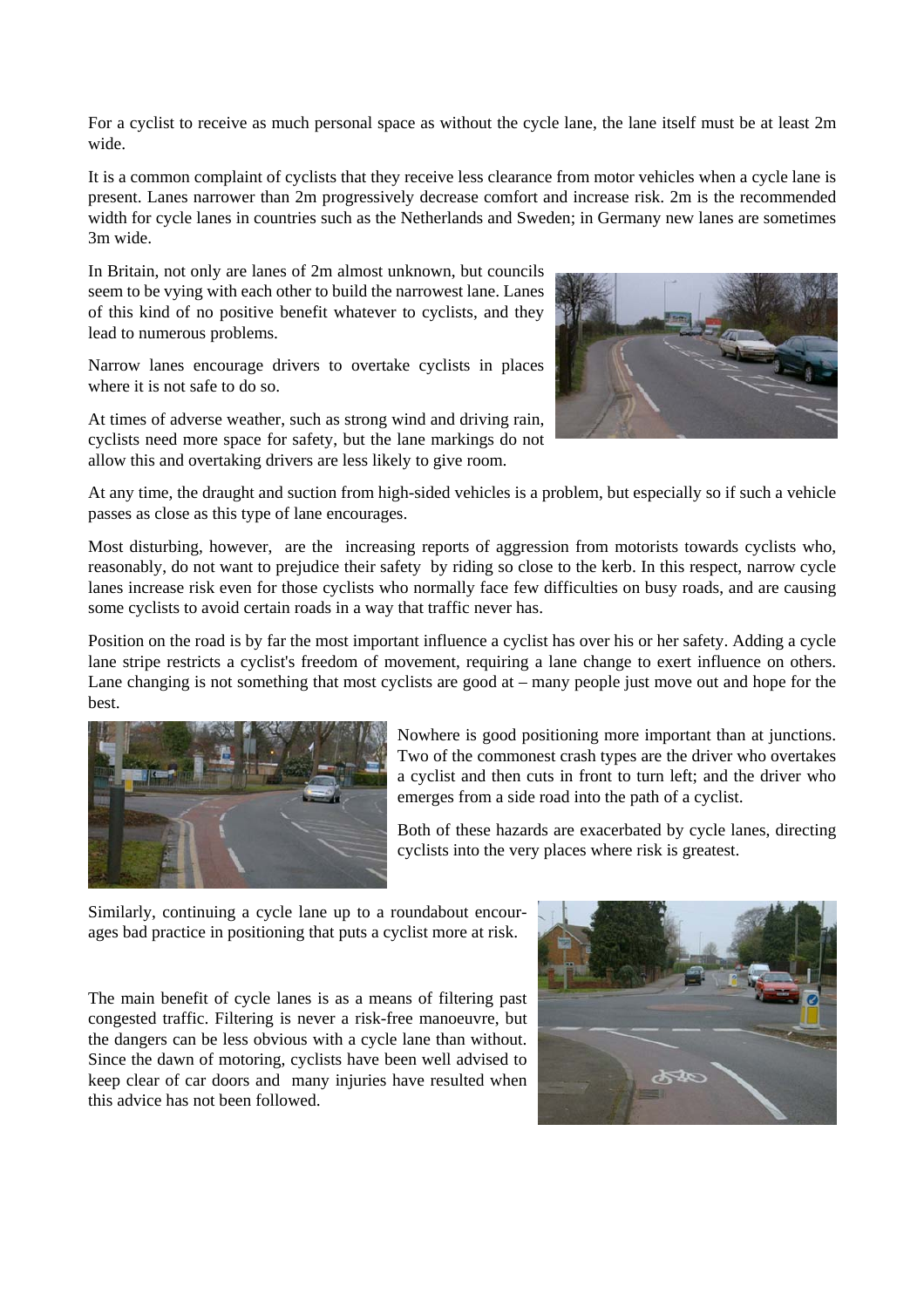

This hasn't, alas, stopped some councils marking cycle lanes immediate adjacent to parking areas – the combination of parked cars, narrow lane and high-sided vehicle here is a clear disaster waiting to happen. In the Netherlands, a 1m protection zone is required by parking bays – why not here?

However, few people seem yet to have realised that a similar danger exists along nearside cycle lanes.

If the lane is narrower than about 2m, it is virtually certain that a cyclist would be hit by an opening door, yet it is on this side that passengers take less care. I know of 5 cases where cyclists have been hurt in such circumstances, sometimes seriously.

#### **Key points**

Let me summarise some key messages.

- z Cyclists needs have little in common with those of pedestrians.
- Cycle lanes and other segregated facilities are often advocated by the wish to attract new cyclists, but the majority of cycle facilities require *more* skill and *more* experience to be used safely, not less.
- And low-standard facilities invariably require more skill than high-standard ones.
- $\bullet$  I have no doubt that bad facilities are worse than none.

Yet it is a valid point that we don't have space on most of our crowded city roads for 2m cycle lanes.

- $\bullet$  Fortunately, most cyclists don't want cycle facilities per-se, but routes fit for cycling.
- $\bullet$  And most cyclists believe that the most important routes are the roads.

Given the constraints of space and money in urban areas, I believe that measures to assist road sharing are also the most pragmatic way forward, and the one most likely to achieve high standards.

Indeed, it is of great concern to most cyclists that not only is so little being done to make it easier for cyclists to share the roads, but the introduction continues unabated of features, such as roundabouts, free-flow lanes and centre islands, that make cycling more difficult. No amount of separate facilities removes the need to get the roads right, and it is on this that I believe local authorities should be concentrating.

Of course, this was a key recommendation of *Cyclefriendly infrastructure*, which said that solutions for cycling should follow this hierarchy.

If proper attention is given to the needs of cyclists, then resort to the last option should be rare indeed. The needs of cyclists can almost always be met more satisfactorily through the first three options.

Unfortunately, too many councils seem to be choosing to follow this hierarchy in reverse order.

# **Hierarchy of solutions**

- Traffic reduction
- Traffic calming
- Junction treatment and traffic management
- Redistribution of the carriageway
- without segregation
- Cycle lanes and cycle tracks

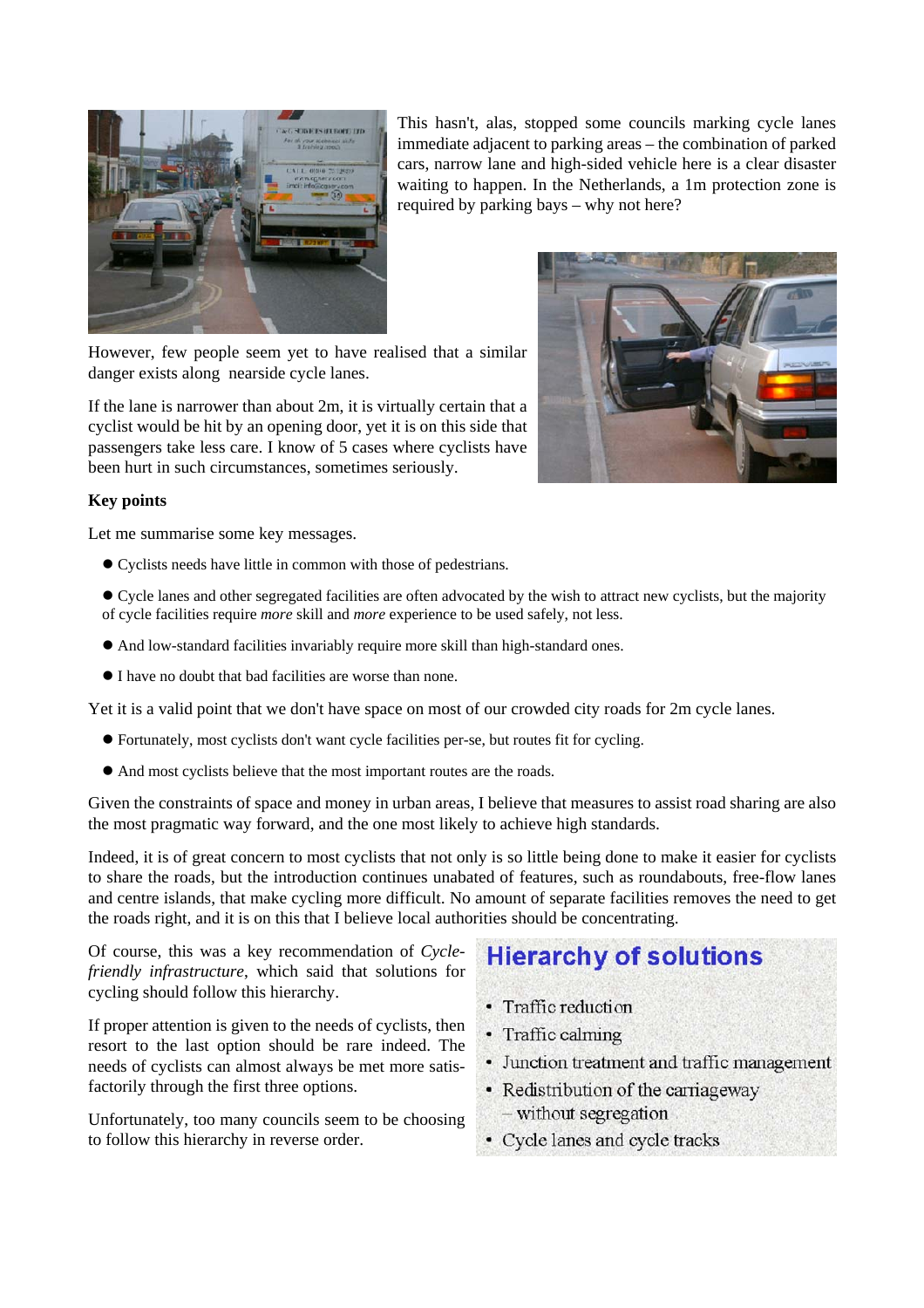#### **Sharing the roads**

So where should resources be directed?

First some general principles:

Increase personal space for cycling, but without segregation. Lane width is particularly crucial – not too wide to encourage high speeds but not so narrow as to squeeze the cyclist. Where there is more than one lane in any direction, the nearside lane could be made wider than the others. Unfortunately, in some places the opposite is happening and lanes are being made narrower to squeeze more in.

Parking controls can be used to give cyclists more room. Some people feel nervous about passing long lines of parked cars.

Simplify junction design, tighten the geometry and minimise speed differentials between cycles and other vehicles. Reduce conflicting movements and protect the vulnerability of cyclists. They shouldn't have to ride between lines of traffic to go ahead, as is the case when there are left-turn only lanes. Of course, this may have consequences for capacity, but then one of the best ways to maximise people capacity is to get more people on bikes.

Thirdly, design to discourage fast or aggressive driving and to reinforce the message that roads are a shared resource. The most helpful action would be for national Government to tame the ferocity of modern cars, to make them better suited for sharing the roads.

There are some types of facility that can be very useful in assisting cyclists. The most successful are those than enable shorter or quicker journeys, or the convenient bypassing of difficult junctions.







But there are also a number of specific features that mitigate against cycling and which cannot be left unaddressed by any pro-cycling policy.



Roundabouts are widely disliked by cyclists, whose vulnerability is well proven.

Free-flow left turns at these and other junctions require cyclists to ride contrary to the rules of the road to protect their safety and are unacceptably threatening to most people.



However, there has not yet been found any segregated solution to roundabouts short of grade separation on the scale of Stevenage.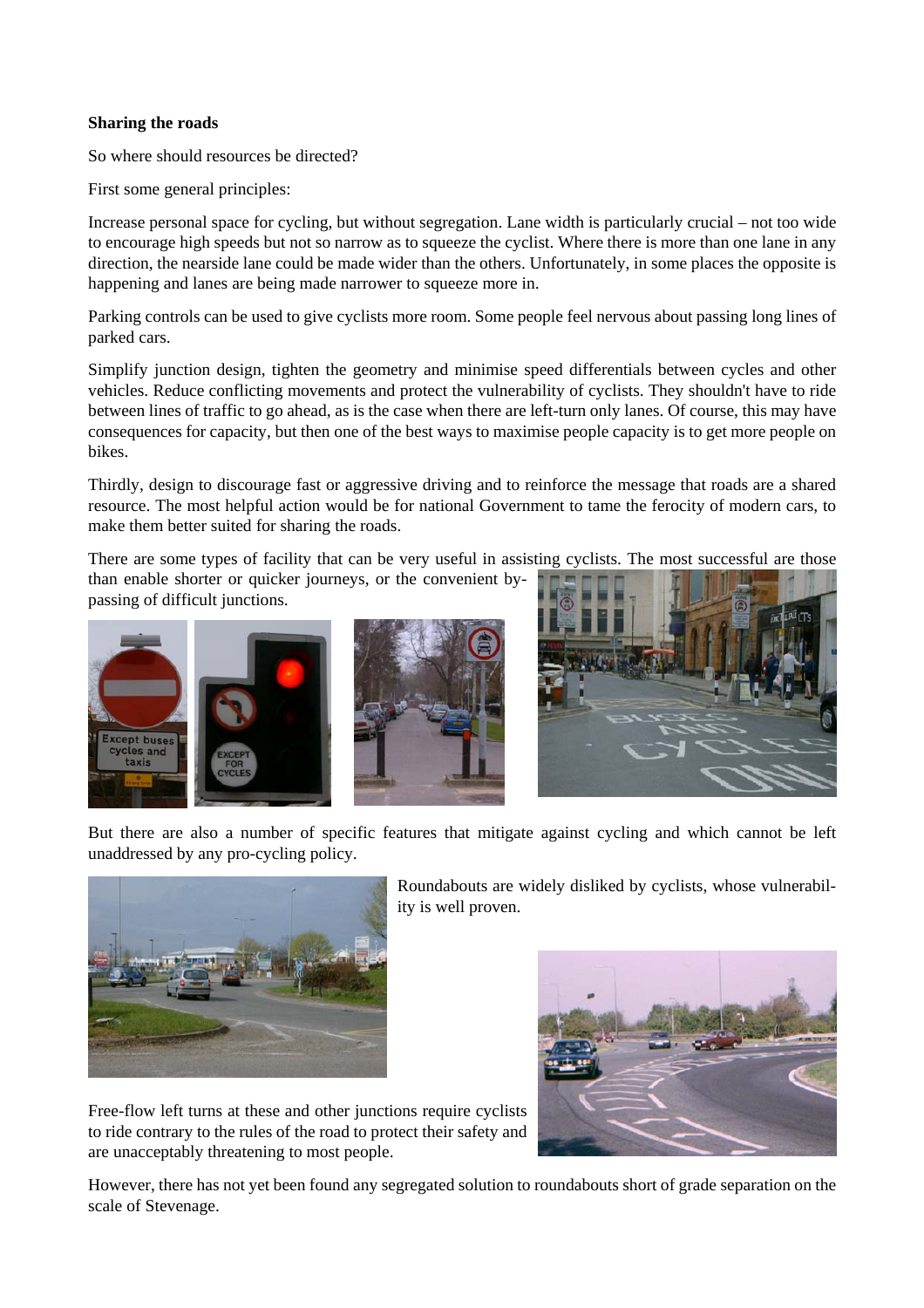Roundabouts can, however, been made less threatening by removing free-flow lanes, changes to the geometry and through the installation of traffic signals.

Positive advice to cyclists on the vehicular cycling techniques that alone are successful in minimising risk would also be helpful. However, the continuing trend to add new roundabouts by default on busy roads is quite incompatible with making the road environment less threatening to cyclists and pedestrians.



The increasing use of centre islands, build-outs and other squeeze points on busy roads is also incompatible with a procycling policy. Even vehicular cycling cannot always counteract the real increases in risk that these bring about. In the past few

years, these devices have become some of the most disliked features of our roads.





Again, there is no cycle facility solution here, but where the intention is to assist pedestrians in crossing the road, the use of a zebra crossing could be an option that might be better for all concerned.

Feedback suggests that most forms of physical traffic calming cause some cyclists difficulty. The benefits of humps and speed tables are often negated by discomfort to cyclists and modern car performance. Even 20 mph zones can be uncomfortable for cycling if traffic is repeatedly braking and accelerating.





other road users.

Rumble strips are not only uncomfortable but can be dangerous if encountered at even moderate speed. The advice to leave at least a 0.75m gap to each side for cyclists is rarely heeded.